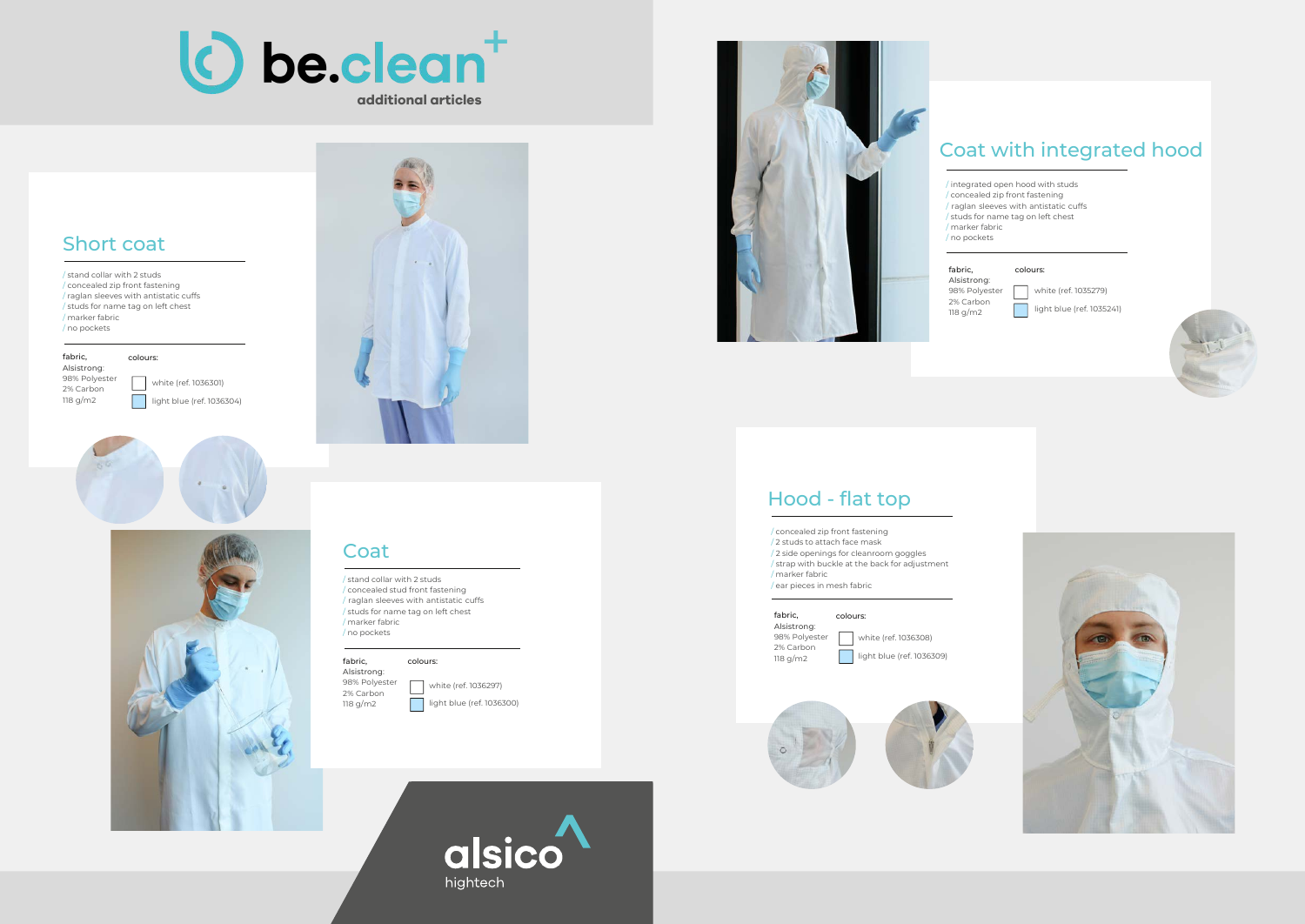## Hood - flat top

## Hood - balloon shaped top

/ small eye-opening / 2 side openings for cleanroom goggles / strap with buckle at the back for adjustment / marker fabric

| fabric,     |  |
|-------------|--|
| Alsistrong: |  |
| - - - - - - |  |

/ concealed zip front fastening / 2 studs to attach face mask / 2 side openings for cleanroom goggles / strap with buckle at the back for adjustment / marker fabric / ear pieces in mesh fabric

fabric, Alsistrong: 98% Polyester 2% Carbon 118 g/m2

| | white (ref. 1036311) **light blue (ref. 1036312)** 







98% Polyester 2% Carbon 118 g/m2

colours:

colours:





# Tunic - knitted waistband

/ knitted crew neck / short inserted sleeves / knitted fabric at the waist / marker fabric

fabric, Alsisandwash: 98% Polyester 2% Carbon 93 g/m2

## Tunic - seamed waistband

/ knitted crew neck / short inserted sleeves / seamed at the waist / marker fabric

#### fabric,

Alsisandwash: 98% Polyester 2% Carbon 93 g/m2

**ight blue (ref. 1034572)** 



**light blue (ref. 1036315)**